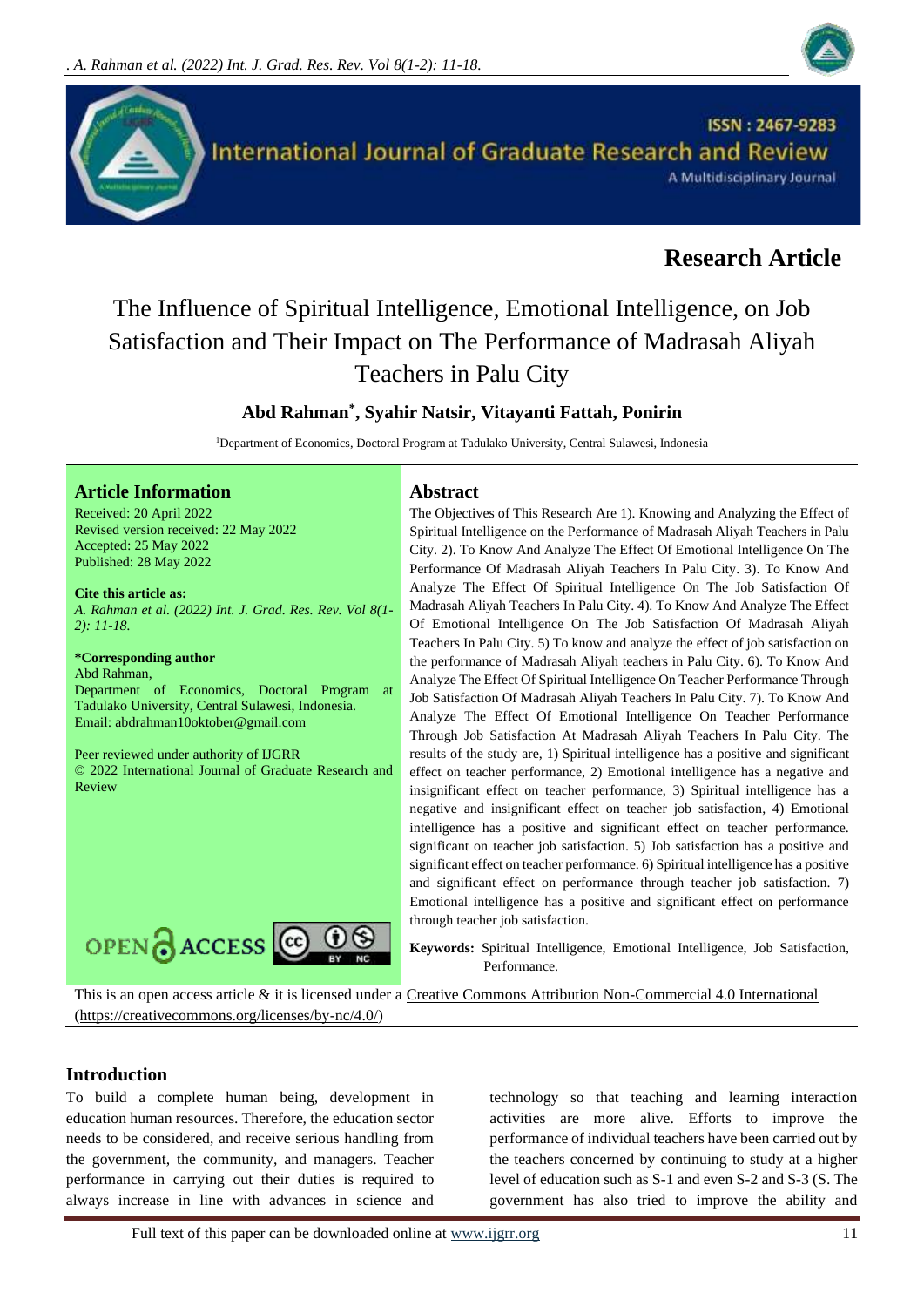

feasibility of teachers, starting with pre-service education or the usual pre-service training to education after pursuing a teaching position or in-service training such as upgrading, seminars, workshops, training, and further studies informal educational institutions. Even now the government requires a teacher to have academic qualifications, competence, and an educator certificate.

Various efforts of madrasah aliyah can be done in increasing teacher satisfaction and performance, for example by increasing spiritual intelligence in all components in the madrasa, including teachers, students, the school environment, this is because schools are fully aware that to improve performance, special strengths are needed given by individuals. In other words, the power that comes from spiritual strength is closely related to the perspective of a person who is very different if he has a more dominant spiritual intelligence. Furthermore, what the authors need to point out in this research, related to the importance of the is an important and very decisive means and vehicle in the development of three intelligences in question, that spiritual intelligence and emotional intelligence must begin with good intellectual intelligence, because intellectually intelligent, so that they can know emotional and spiritual, that is why the school must ensure that all teachers must be intellectually intelligent first.

In the association while in the school environment also gives a positive impression and tends to be religious between teachers and students, this can be seen when students pass or meet the teacher, it is seen that students say greetings. Other efforts made to improve student services and performance apart from increasing spiritual intelligence, teachers are expected to be able to control emotions or emotional intelligence on student behavior that is considered unpleasant. According to Goleman, (1996) manages emotions, the goal is to balance emotions, not to suppress emotions, because each feeling has value and meaning. Balancing emotions means controlling thoughts, managing desires, controlling behavior patterns, trying to be a good problem solver through problem identification and formulation, using humor, and taking time off to cool off emotions.

According to Han and Johnson (2012), a person's emotional intelligence can be used as an asset to improve performance. While the research that found that emotional intelligence had an effect on satisfaction and performance (Jamaluddin *et al.* 2015). Similarly, Dey & Tripathy (2015) found that job satisfaction can improve performance.

Based on this phenomenon, the authors are interested in further research on writing the author's dissertation with the title "The Effect of Spiritual Intelligence, Emotional Intelligence, on Job Satisfaction and Its Impact on the Performance of Madrasah Aliyah Teachers in Palu City ".

# *Relationship between Spiritual Intelligence and Satisfaction*

Spiritual intelligence is the intelligence to deal with and solve problems of meaning and value, namely the intelligence to place one's behavior and life in the context of a wider and richer meaning. The intelligence to judge that one person's actions or way of life are more meaningful than others. Zohar and Marshall (2001). A well-developed spiritual intelligence will be characterized by a person's ability to be flexible and adaptable to the environment, have a high level of awareness, be able to face suffering and pain, be able to take valuable lessons from a failure, be able to realize life according to the vision and mission, able to see the relationship between various things, independent, and ultimately makes someone understand the meaning his life

Of the many problems that exist, the most important is how a person can feel satisfaction in ending work, the pressure of work that can cause stress so that it does not interfere with physical and psychological conditions. Presenting the concept of spiritual intelligence has a special impact on a person's personality, especially for workers who are at all times preparing themselves for all the possibilities that arise as a consequence of dealing with work, for example, satisfaction will be difficult to achieve if there is a person who is difficult to combine the intervention of the creator on everything he does.

# *Relationship between Spiritual Intelligence and Performance*

Spiritual intelligence is a feeling of being connected to oneself, others, and the universe as a whole. When people work, they are required to direct their intellectuality, but there are many things that make someone happy with their work. A worker can show excellent performance if he himself gets the opportunity to express his full potential as a human being. It will arise when a person can interpret each of his works and can harmonize emotions, feelings, and the brain. According to Silen, ( 2014) Someone who has high spiritual intelligence will motivate students to study harder because students who have high spiritual intelligence have high curiosity, so they are motivated to always learn and have high creativity. Vice versa, students with low spiritual intelligence will be less motivated in learning what happens is to do everything possible to get good grades, so their understanding of the subject becomes less. Princesses & Sisters, (2020) This research has been able to provide empirical evidence that a higher the level of spiritual intelligence can make a positive contribution to performance, thus meaning that spiritual intelligence is intelligence that is demonstrated through the ability to act in accordance with the code of ethics, the ability to survive in life and work-life as well as the ability to to always behave honestly in carrying out their duties.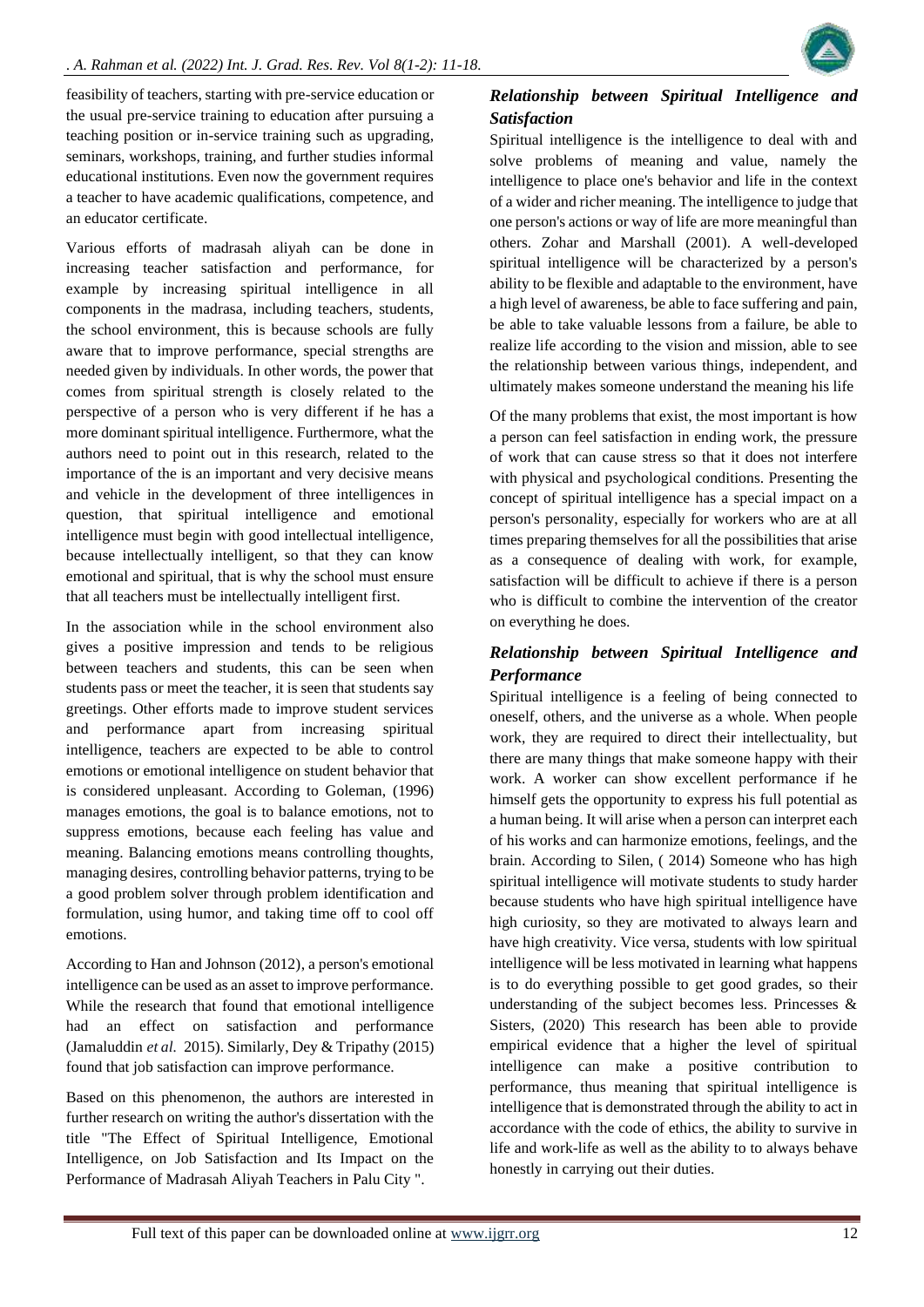

# *Relationship between Emotional Intelligence and Satisfaction*

A person's ability to recognize other people or care shows one's ability to empathize. Individuals who can empathize are better able to pick up on hidden social signals that indicate what other people need so that they are more able to accept other people's points of view, are sensitive to other people's feelings, and are better able to listen to others. Goleman (2006)

According to Rosental (1965) research shows that people who can read feelings and non-verbal cues are more emotionally attuned, more popular, more outgoing, and more sensitive. Goleman (2006) Someone who can read other people's emotions also has high self-awareness. The more able to be open to their own emotions, able to recognize and acknowledge their own emotions, then the person can read other people's feelings.

People who are great at these relationship-building skills will be successful in any field. People succeed in relationships because they can communicate smoothly with others. These people are popular in their environment and make great friends because of their ability to communicate. Goleman (2006).

# *Relationship between Emotional Intelligence and Performance*

Goleman (2006), shows an indication that the dominant factor that determines career success is not brained intelligence, but a set of other intelligence which was later popularized by Goleman as emotional intelligence. Further research conducted by McClelland (1998) stated that innate academic ability, report cards, and graduation predicate in higher education do not predict how well a person performs after work or how high success is achieved during life. In contrast, McClelland (1998) argues that a specific set of skills such as empathy, self-discipline, and initiative can distinguish successful people from those who are only good enough to keep their jobs. Then the research results by Goleman, (1996) show that emotional intelligence ability is

a driver of peak performance. Cognitive abilities like the *big picture thinking* and *long-term vision* are also important. But when compared to technical ability, IQ, and emotional intelligence as a determinant of brilliant performance, emotional intelligence occupies a more important portion than others at all levels of office.

# *Relationship between Job Satisfaction and Performance*

Satisfaction in carrying out tasks is important for a person's performance or productivity. A symptom that can damage school organizational conditions is low teacher satisfaction where symptoms such as absenteeism, lazy work, many teacher complaints, low work performance, low teaching quality, teacher indiscipline, and others (Falahy, in Liana 2012). Improving teacher job satisfaction is important because it involves the problem of the work (performance) of teachers which is one step in improving the quality of service to students. Teachers are required to work by providing the best service to stakeholders (school users), namely students, parents, and the community, on the other hand, the quality of educational institutions is determined by the quality of teachers.

# **Method**

The type of research used is quantitative research, namely research conducted by explaining the symptoms caused by an object of research.

Quantitative research methods can be interpreted as research methods based on the philosophy of positivism, used to examine certain populations or samples. Technique Sampling is generally done randomly, data collection uses research instruments, and data analysis is quantitative/statistical to test the hypotheses that have been set by Sugiyono (2013).

The population in this study were private and public Madrasah Aliyah teachers in Palu City. The population in this study was 417 people which can be shown in Table 1.

|                                                       |                          | <b>Number of Teachers</b> |              |  |  |
|-------------------------------------------------------|--------------------------|---------------------------|--------------|--|--|
| <b>School Name</b>                                    | Man                      | Woman                     | <b>Total</b> |  |  |
| Madrasah Aliyah Negeri 2 Palu                         | 37                       | 62                        | 99           |  |  |
| <b>MAS Alkhairaat Pusat Palu</b>                      | 12                       | 24                        | 36           |  |  |
| Madrasah Aliyah Negeri 1 Palu                         | 37                       | 49                        | 86           |  |  |
| MA Insan Cendikiyah Kota Palu                         | 32                       | 22                        | 54           |  |  |
| <b>MAS PPM Nurul Falah</b>                            |                          | 8                         | 15           |  |  |
| <b>MAS Alkhairaat Tondo</b>                           | 8                        | 11                        | 19           |  |  |
| MAS Karya Thaibah                                     | 5                        | 12                        | 17           |  |  |
| MAS Darul Dakwah Wal Irsyad                           | 8                        | 18                        | 26           |  |  |
| MAS Muhammadiyah                                      | 10                       | 7                         | 17           |  |  |
| <b>MAS</b> Darul Iman                                 | 11                       | 6                         | 17           |  |  |
| MAS Putri Aisyiyah Palu                               | $\overline{\phantom{0}}$ | 26                        | 31           |  |  |
| <b>Total</b>                                          | 172                      | 245                       | 417          |  |  |
| Source: Data from the Palu City Education Office 2020 |                          |                           |              |  |  |

**Table 1:** Number of Private and State MA Teachers 2020

Source: Data from the Palu City Education Office, 2020.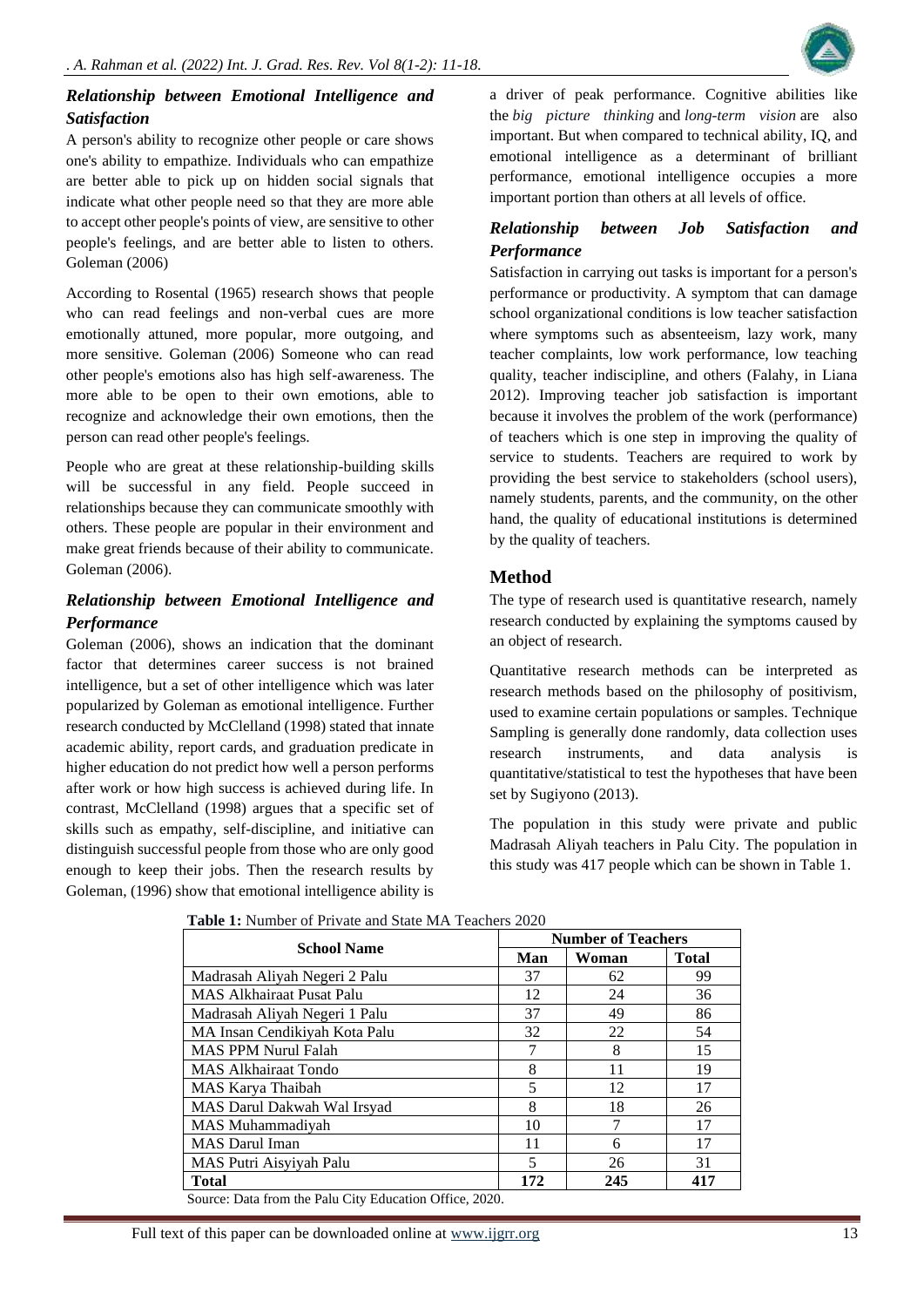

The sample is part of the number of characteristics possessed by the population. If the population is large, and the researcher is not able to study everything in the population, for example, due to limited funds and time, the researcher can use samples taken from that population. What is learned from the sample, the conclusions can be applied to the population. For this reason, samples taken from the population must be truly representative. Sugiyono (2013). To determine the number of samples, researchers used the Slovin. the formula then obtained a sample size of 167 Aliyah madrasa teachers in Palu City.

#### **Results and Discussion**

The results of factor/construct measurements with *confirmatory analysis can be identified as variables that can be used as indicators of a factor, then by including* significant indicator variables, a complete model test is carried out which explains the influence of spiritual intelligence, emotional intelligence on job satisfaction and its impact on the performance of Madrasah Aliyah teachers. in the city of Palu. The test results using *Structure Equation Modeling* on the AMOS program are shown in Fig. 1



**Fig. 1**: Structure Equation Modeling

Based on AMOS computing, to find out whether the measurement model has a match the data, it can be seen in Table 2 of the evaluation of *Goodness-of-fit Indices.*

Table 2 shows that the final model is acceptable. To test the hypothesis of the influence of spiritual intelligence, emotional intelligence on the satisfaction and performance of Madrasah Aliyah teachers in Palu City. The following presents the path coefficients which show the causal relationship between these variables. These relationships are shown in Table 3. Table 3 can be seen that from the five paths three paths show a significant relationship, namely (1). Spiritual intelligence on teacher performance, (2). Emotional intelligence on job satisfaction, (3). Job satisfaction on teacher performance. This is indicated by the 5% significance level and a lower probability is required  $(P < 0.05)$ . While path (1). Spiritual intelligence on job satisfaction, (2). Emotional intelligence on teacher performance does not show a significant relationship because the probability value is greater than 0.05, namely 0.696 and 0.650.

Subsequent analysis by observing the value of the estimated coefficient (λ) or *leading factor,* each variable in the dimensions as a basis for explaining the effect of each variable on other variables can be seen in Table 4. *loading factor* measurement variables spiritual intelligence (X1), emotional intelligence (X2), job satisfaction (Y1) and teacher performance (Y2) (Table 4)

Table 4 The spiritual intelligence variable that gives the largest contribution that affects other variables is the personal dimension of 0.638, emotional intelligence is fostering relationships of 0.736, the greatest job satisfaction is colleagues at 0.782 and teacher performance is the discipline of 0. , 724

The strength of direct and indirect influence based on the model built in this study on each independent variable spiritual intelligence (X1), Emotional intelligence (X2) on the dependent variable job satisfaction (Y1), and teacher performance (Y2), through SEM analysis can be shown in Table 5. direct, indirect and total influence of independent and dependent variables.

|                 | Teacher Performance.  |                                |                         |
|-----------------|-----------------------|--------------------------------|-------------------------|
| <b>Criteria</b> | <b>Cut Of Value</b>   | <b>Model Computing Results</b> | <b>Model Evaluation</b> |
| Chi-Square      | <b>Expected Small</b> | 2,210                          | Well                    |
| Probability     | 0.05                  | 0,000                          | <b>Well</b>             |
| <b>CMIN/DF</b>  | 2.00                  | 2,210                          | <b>Well</b>             |
| <b>RMSEA</b>    | 0.08                  | 0,086                          | <b>Well</b>             |
| <b>GFI</b>      | 0.90                  | 1,000                          | Well                    |
| <b>TLI</b>      | 0.95                  | 0,936                          | <b>Well</b>             |
| <b>AGFI</b>     | 0.90                  | 0,825                          | <b>Well</b>             |
| <b>CFI</b>      | 0.95                  | 0.920                          | Well                    |

**Table 2:** Computing Results of *Goodness-of-fit Indices*, Testing Variables of Spiritual Intelligence, Emotional Intelligence on Satisfaction and Their Impact on

*Source: Primary Data Reprocessed (Appendix)*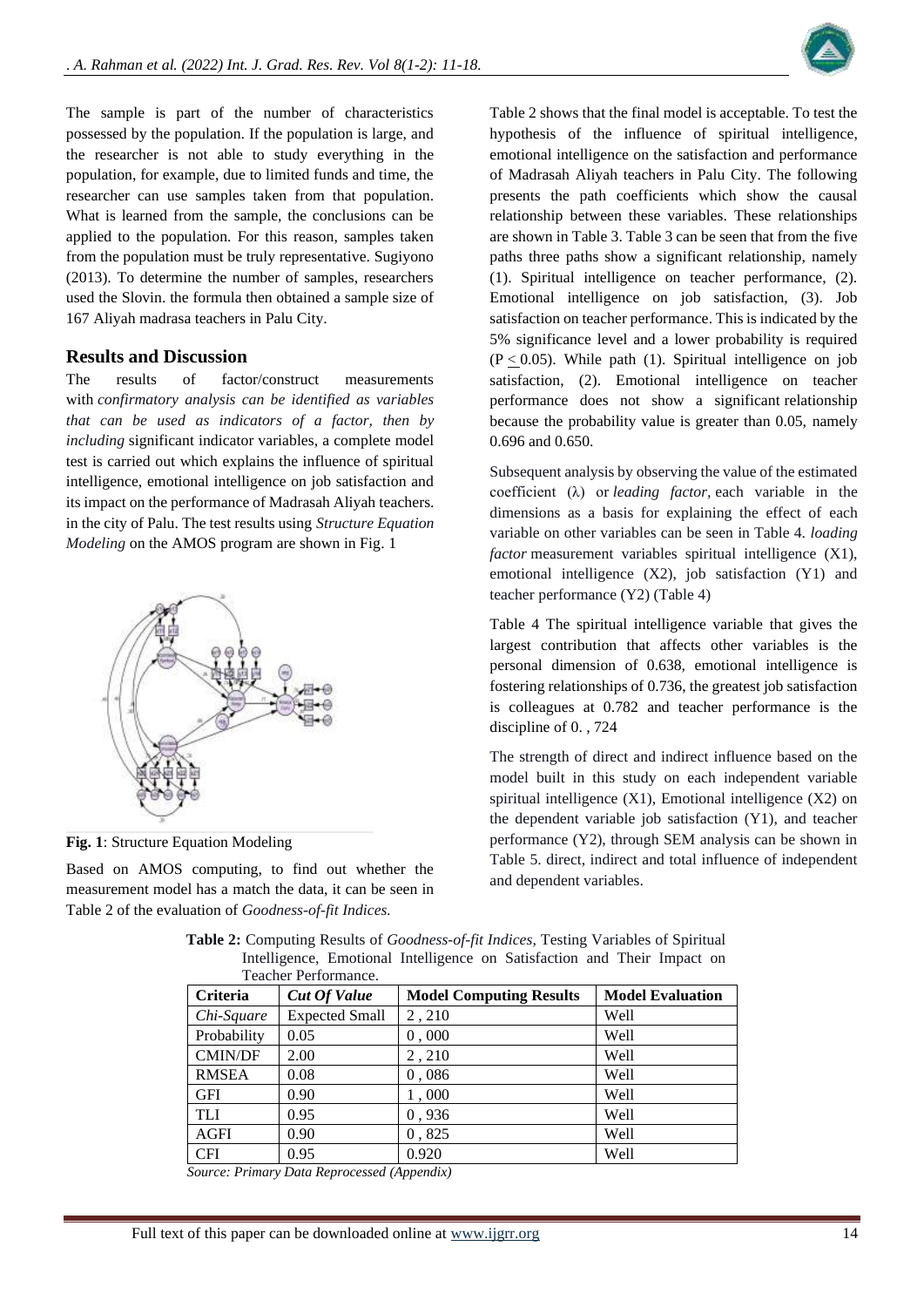

|  |                                                       |  |  | <b>Table. 3</b> Hypothesis Testing Variables of Spiritual Intelligence, Emotional Intelligence on |  |
|--|-------------------------------------------------------|--|--|---------------------------------------------------------------------------------------------------|--|
|  | Satisfaction and Their Impact on Teacher Performance. |  |  |                                                                                                   |  |

| <b>Track</b>                                         | <b>Regression</b><br>Weight | <b>Critical</b><br>Ratio | <b>Probability</b><br>(p) | Note:                     |
|------------------------------------------------------|-----------------------------|--------------------------|---------------------------|---------------------------|
| Spiritual Intelligence Job satisfaction              | 0.046                       | 0,391                    | 0.696                     | <b>Not</b><br>significant |
| Teacher Performance Spiritual<br>Intelligence        | 0,256                       | 1,985                    | 0.047                     | Significant               |
| Emotional Intelligence Job satisfaction              | 0,865                       | 6,294                    | 0.000                     | Significant               |
| <b>Emotional Intelligence Teacher</b><br>Performance | $-0, 101$                   | $-0, 453$                | 0.650                     | <b>Not</b><br>significant |
| <b>Teacher Performance Job Satisfaction</b>          | 0,710                       | 3,352                    | 0.000                     | Significant               |

*Source: Primary Data Reprocessed (Appendix)*

**Table. 4.** Measurement of Spiritual Intelligence (X1), Emotional Intelligence (X2) Variables on Job Satisfaction (Y1), and Their Impact on Teacher Performance  $(\mathbf{V2})$ 

| $\perp$ $\perp$ ).     |                               |                         |              |
|------------------------|-------------------------------|-------------------------|--------------|
| <b>Variable</b>        | <b>Dimensi</b>                | <b>Loading Factor()</b> | <b>Desco</b> |
| Spritual Intelligence  | 1. Social                     | 0,590                   |              |
|                        | 2. Personal                   | 0.638                   |              |
| Emotional intelligence | 1. Self-awareness             | 0.683                   |              |
|                        | 2. Self-Regulation            | 0,702                   |              |
|                        | 3. Motivae yourself           | 0,707                   |              |
|                        | 4. Recognize people's emotion | 0,601                   |              |
|                        | 5. Build relationship         | 0,736                   |              |
| This Work              | 1. Proffesion                 | 0,704                   |              |
|                        | 2. Colleague                  | 0,782                   |              |
|                        | 3. Personality match          | 0,766                   |              |
|                        | 4. Reward                     | 0,774                   |              |
| Teacher performance    | 1. Work environment           | 0,644                   |              |
|                        | 2. Diciplin                   | 0,724                   |              |
|                        | 3. Professional allowance     | 0,634                   |              |

*Source: Primary Data Reprocessed (Appendix)*

| <b>Table 5:</b> Direct. Indirect. and Total Effects Between Independent and Dependent Variables. |  |  |
|--------------------------------------------------------------------------------------------------|--|--|
|                                                                                                  |  |  |

|                                 | <b>Influence</b> |                                 |              |  |  |
|---------------------------------|------------------|---------------------------------|--------------|--|--|
| <b>Variable</b>                 | <b>Direct</b>    | <b>Indirect</b>                 | <b>Total</b> |  |  |
|                                 |                  | <b>Through Job satisfaction</b> |              |  |  |
| Spiritual Intelligence $(X_1)$  | 0.               |                                 |              |  |  |
| Job satisfaction (Y1)           | 054              |                                 | 0,054        |  |  |
| Spiritual Intelligence( $X_1$ ) | 0.               |                                 |              |  |  |
| Teacher Performance (Y2)        | 286              | 0.036                           | 0, 322       |  |  |
| Emotional intelligence $(X_2)$  | 0.               |                                 |              |  |  |
| Job satisfaction (Y1)           | 832              |                                 | 0.832        |  |  |
| Emotional intelligence $(X_2)$  | 0.               |                                 |              |  |  |
| Teacher Performance (Y2)        | 091              | 0.553                           | 0,644        |  |  |
| Job Satisfaction (Y1)           | 0.               |                                 |              |  |  |
| Teacher Performance (Y2)        | 665              |                                 | 0.665        |  |  |

Table 5 shows that the strength of the direct influence of spiritual intelligence on teacher performance is 0, 286, the strength of the indirect influence or through job satisfaction on teacher performance is 0, 036, so the total influence of spiritual intelligence through job satisfaction is the sum of the direct and indirect effects ( $0, 286 + 0, 036 = 0, 322$ , this means that spiritual intelligence has a positive effect on teacher performance through job satisfaction.

The strength of the direct influence of emotional intelligence on teacher performance is 0.091, the strength of the indirect influence or through job satisfaction on teacher performance is 0.553 so the total influence of emotional intelligence on teacher performance through satisfaction is the sum of the direct and indirect effects ( $0.091+0, 553$ ) = 0, 644, this means that emotional intelligence has a positive effect on teacher performance through job satisfaction.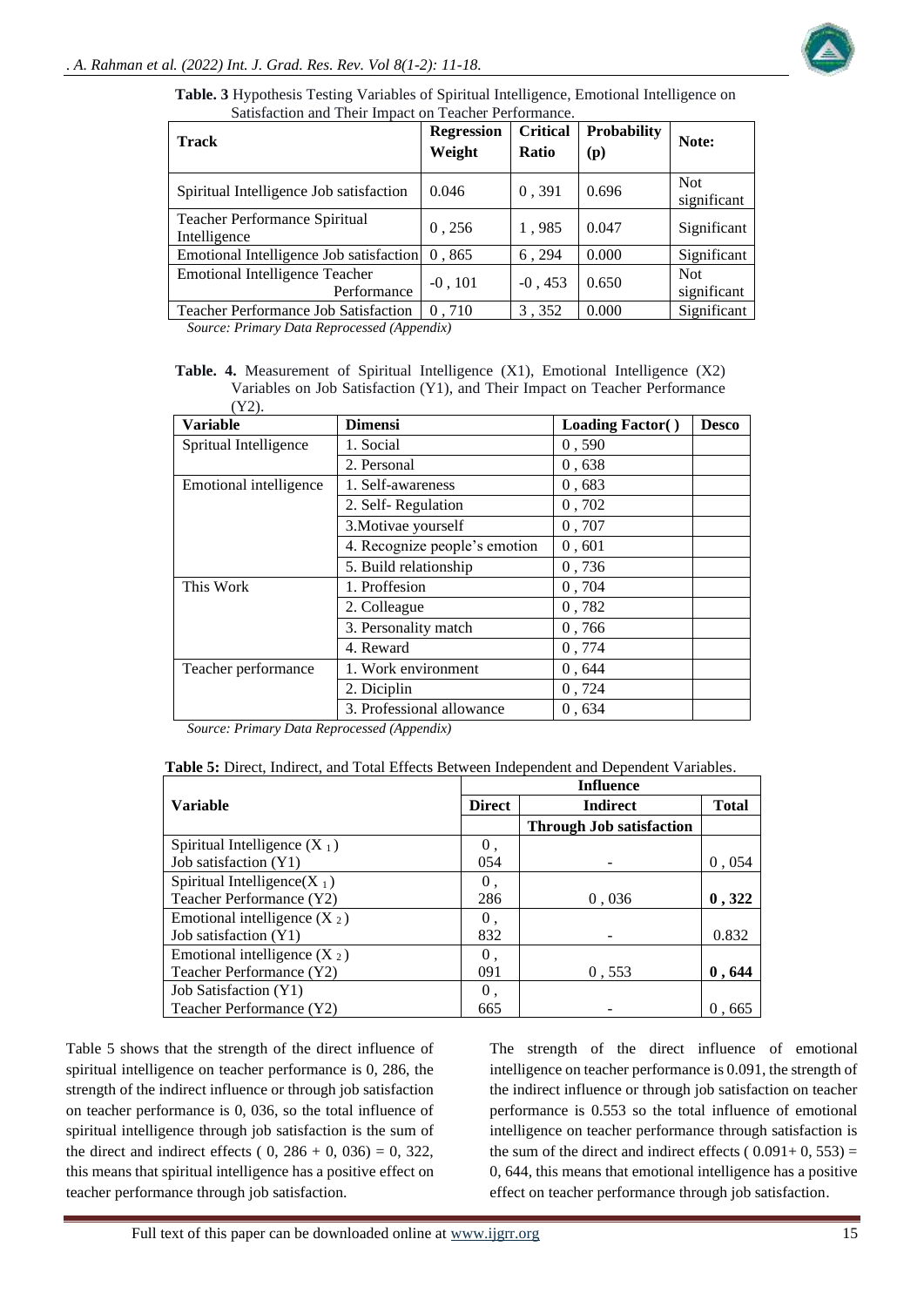

#### **Discussion**

# *The Effect of Spiritual Intelligence on the Performance of Madrasah Aliyah Teachers in Palu City*

The results of the study in Table 3 show that the path coefficient of the spiritual intelligence variable on teacher performance has a positive direction. The results of the study have been found, the research problem which states "whether spiritual intelligence has a positive and significant effect on the performance of madrasah aliyah teachers in Palu City" has been answered, then the first hypothesis which states that spiritual intelligence has a positive and significant effect on the performance of madrasah aliyah teachers in Palu City , accepted.

The researcher's findings through the SEM test that have contributed to the spiritual intelligence variable are the personal dimension, the respondents' answers through questionnaires especially on the indicators forming the personal dimension, namely; 1). Finding the purpose of life, 2). They also feel that they are carrying out a noble mission, 3). Have a good sense of humor, give answers that are almost average, and answer strongly agree and agree. This is what makes spiritual intelligence can be said to be stable in data acquisition. There were no respondents who answered neither agree nor strongly disagree.

# *The Effect of Emotional Intelligence on the Performance of State Madrasah Aliyah Teachers in Palu City*

The results of the study in Table 3 show that the path coefficient of the emotional intelligence variable on performance has a negative direction. The results of the study show that the research problem stating "whether emotional intelligence has a positive and significant effect on the performance of madrasah aliyah teachers in Palu City" has been answered, then the second hypothesis which states that emotional intelligence has a positive and significant effect on the performance of Madrasah Aliyah teachers in the city of Palu, rejected

Based on the findings of researchers through the SEM test which has the greatest contribution to the emotional intelligence variable is the dimension of building relationships, the indicators forming the dimensions of building relationships are 1). Communication skills, 2). Friendly to anyone. 3). liked by others. 4). Kind. 5). Generous, the five dimensions of forming relationships cannot give teachers a good feeling.

# *The Effect of Spiritual Intelligence on Job Satisfaction of Madrasah Aliyah Teachers in Palu City*

The results of the study show that "whether spiritual intelligence has a positive and significant effect on job satisfaction of madrasah aliyah teachers in Palu City " has been answered, then the third hypothesis which states that spiritual intelligence has a positive and significant effect on job satisfaction of madrasah aliyah teachers in Palu city , rejected.

The findings through the SEM test that have the greatest contribution to the spiritual intelligence variable are the personal dimensions, the indicators forming the personal dimension are 1). Finding the purpose of life p , 2). Feels like carrying a noble mission a .3). have a good sense of humour. the three indicators forming the personal dimension cannot provide a feeling of satisfaction for teachers .

# *The Effect of Emotional Intelligence on Job Satisfaction of Madrasah Aliyah Teachers in Palu City*

The results of the study found that "whether emotional intelligence has a positive and significant effect on job satisfaction of madrasah aliyah teachers in the city of Palu " has been answered, then the fourth hypothesis which states that emotional intelligence has a positive and significant effect on job satisfaction of madrasah aliyah teachers in the city of Palu , accepted.

Research related to the emotional intelligence variable its influence on job satisfaction found the dimension that contributed the most to the emotional intelligence variable was the dimension of fostering a relationship with indicator 1). Communication skills, 2). Friendly to anyone. 3). liked by others. 4). Kind. 5). Philanthrope. Each statement in representing these indicators was answered by the respondents by agreeing and strongly agreeing, this makes emotional intelligence very much needed by madrasa schools in order to increase teacher satisfaction, especially in statements about kindness, kindness is the key to increasing job satisfaction, because everyone will feel comfortable if at work there is a friend who thinks who has a kind heart.

# *The Effect of Job Satisfaction on the Performance of Madrasah Aliyah Teachers in Palu City*

The results of the study found that "whether job satisfaction has a positive and significant effect on the performance of Madrasah Aliyah teachers in Palu City" has been answered, then the fifth hypothesis which states that job satisfaction has a positive and significant effect on the performance of Madrasah Aliyah teachers in Palu City is accepted. This finding is in line with the results of research by Sofia *et al.* (2020) which found that job satisfaction had a significant positive effect on teacher performance. The higher the job satisfaction, the higher the teacher's performance.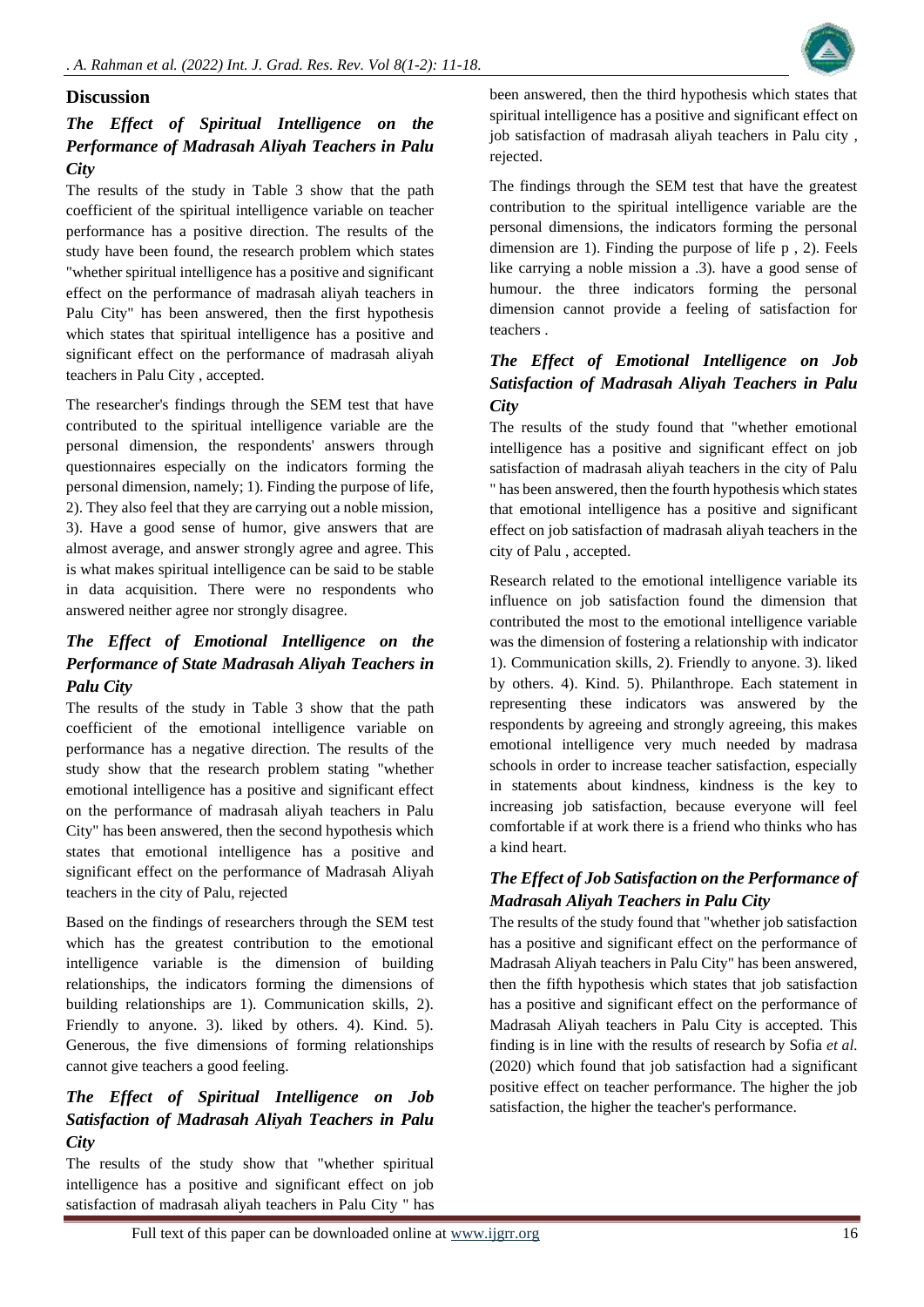

# *The Effect of Spiritual Intelligence on Teacher Performance Through Job Satisfaction at Madrasah Aliyah in Palu City*

The results of the study found that "whether spiritual intelligence has a positive and significant effect on teacher performance through job satisfaction at Madrasah Aliyah in Palu City" has been answered, then the sixth hypothesis which states that spiritual intelligence has a positive and significant effect on teacher performance through job satisfaction of Madrasah teachers aliyah in Palu City, accepted.

# *The Effect of Emotional Intelligence on Teacher Performance Through Job Satisfaction at Madrasah Aliyah in Palu City*

The direct and indirect effect of emotional intelligence shows that through satisfaction emotional intelligence has an influence that will later improve performance, this means that emotional intelligence has a positive effect on teacher performance through job satisfaction. Based on the results of the study, the research problem which states "whether emotional intelligence has a positive and significant effect on teacher performance through job satisfaction at Madrasah aliyah in Palu City" has been answered, then the seventh hypothesis which states that spiritual intelligence has a positive and significant effect on teacher performance through job satisfaction Aliyah madrasa teacher in Palu City accepted.

Based on the findings of researchers through the SEM test which has the greatest contribution to the emotional intelligence variable is the dimension of building relationships, the indicators forming the dimensions of building relationships are 1). Communication skills, 2). Friendly to anyone. 3). Liked by other people. 4). Kind. 5). Generous, the five dimensions of forming relationships can give teachers a good feeling if the teachers feel satisfied first.

# **Conclusion**

Based on the results of the analysis that has been done, it can be concluded that:

- 1. Spiritual intelligence has a positivand significant effect on the performance of Madrasah Aliyah teachers in the city of Palu.
- 2. Emotional intelligence has a negative and insignificant effect on the performance of Madrasah Aliyah teachers in the city of Palu.
- 3. Spiritual intelligence has a negative and insignificant effect on the job satisfaction of Madrasah Aliyah teachers in the city of Palu.
- 4. Emotional intelligence has a positive and significant effect on the job satisfaction of Madrasah Aliyah teachers in the city of Palu.
- 5. Job satisfaction has a positive and significant effect on the performance of Madrasah Aliyah teachers in the city of Palu.
- 6. Spiritual intelligence has a positive and significant effect on performance
- 7. through job satisfaction of Madrasah Aliyah teachers in the city of Palu.
- 8. Emotional intelligence has a positive and significant effect on performance through job satisfaction of Madrasah Aliyah teachers in Palu City.

## **Recommendation**

- 1. To the head Madrasah Aliyah in Palu City, should pay attention to the level of job satisfaction of teachers who can improve performance.
- 2. To Madrasas should pay attention to the importance of emotional intelligence to improve teacher performance.
- 3. To the teachers, it is necessary to add and improve related to spiritual intelligence even though in this study it no longer affects job satisfaction.

It is suggested to further researchers conduct in-depth research to find various factors causing the negative and insignificant occurrence of spiritual intelligence on madrasa teacher satisfaction and the insignificant emotional intelligence of madrasa teachers' performance.

## **References**

- Dey M, Tripathy PK (2015) Emotional Intelligence vis-a-vis Gender Differences: An Empirical Study. *IPE Journal of Management* **5**(1):135.
- Goleman, D (1996) Working with Emotional Intelligence London, Bloomsbury. Holman. 1996.
- Goleman D (2006) *Social Intelligence-The New Science of Human Relationships* . New York: Bantam Dell A Division of Random House, Inc.
- Han H and Johnson SD (2012) Relationship between Students' Emotional Intelligence, Social Bond, and Interactions in Online Learning. **15**(1): 78–89.
- Jamaluddin A, Arun G and Zuroni MJ (2015) Relationship Between Emotional Intelligent And Job Satisfaction Among Texas Instrument Workers*. Australian Journal of Business and Economic Studies* **1**: 40–48.
- Liana Y (2012) Organizational Climate and Achievement Motivation on Job Satisfaction and Teacher Performance. 1:16.
- McClelland DC (1998) Identifying Competencies with Behavioral-Event Interviews. *Psychological Science* **9**(5): 331–39. DOI: 10.1111/1467-9280.00065.
- Putri I, Gusti AMAD and Ni GPutuW (2020) Influence of Intellectual/Emotional/Spiritual Intelligence, Independence, and Tri Hita Karana on Auditor Performance. *Scientific Journal of Accounting and*